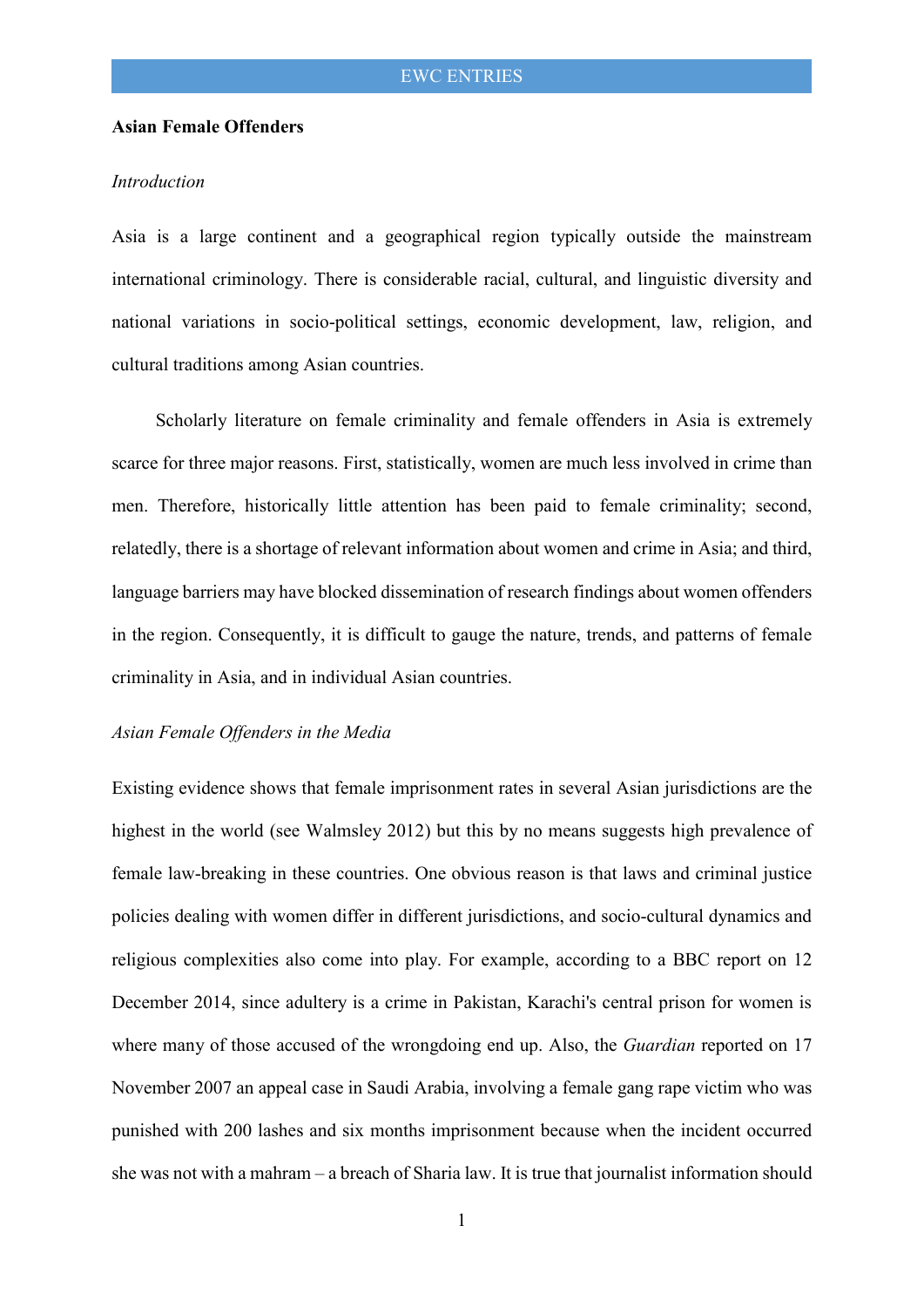# EWC ENTRIES

be treated with caution but it does help raise concerns that should be taken into account in scholarly research and the two examples here reveal deeply concerned patriarchal traditions that have been preserved against women in those Asian countries.

### *Academic Research into Asian Female Offenders*

While academic research into female criminality in Asia is rare, there are several developments. Sexena's work on women and crime in India indicated that neglect of female criminality was "largely a reflection of the continued deterioration, social, and economic discrimination and unequal status which accrues to women in the family and society" (1994, Preface). In addition to analysing patterns of criminality, this study also explores the profile of women offenders, the vital role that sociocultural and family environment, and economic factors play in female law-breaking, and how female offenders were treated in the Indian criminal justice system. It argues a need for female law-breakers to be considered as women, not only as offenders.

 Recently, Shen (2015) conducted an empirical study on female criminality in post-Mao China. It breaks new ground in scholarship of women and crime in Asia by offering original insights into the gendered pathways of women into criminal offending, and the impact of the radical socioeconomic changes on women in China's reform era. By presenting the empirical data, it highlights several relevant criminogenic factors arising from free-market reforms: monetary gain was the underlying incentive that motivated female law-breaking; female members of marginalised society are under enormous pressure and strain in everyday life; and women are still disadvantaged by gender inequality in the new era. Hence, this study views female criminality from a neoliberal standpoint and ultimately it is hoped to inform policy and practice that deals with women in the criminal justice system in China.

 Keo (2013) offers a comprehensive study on human trafficking in Cambodia. It suggests that 80 percent of incarcerated female traffickers are poor and uneducated women who lack

2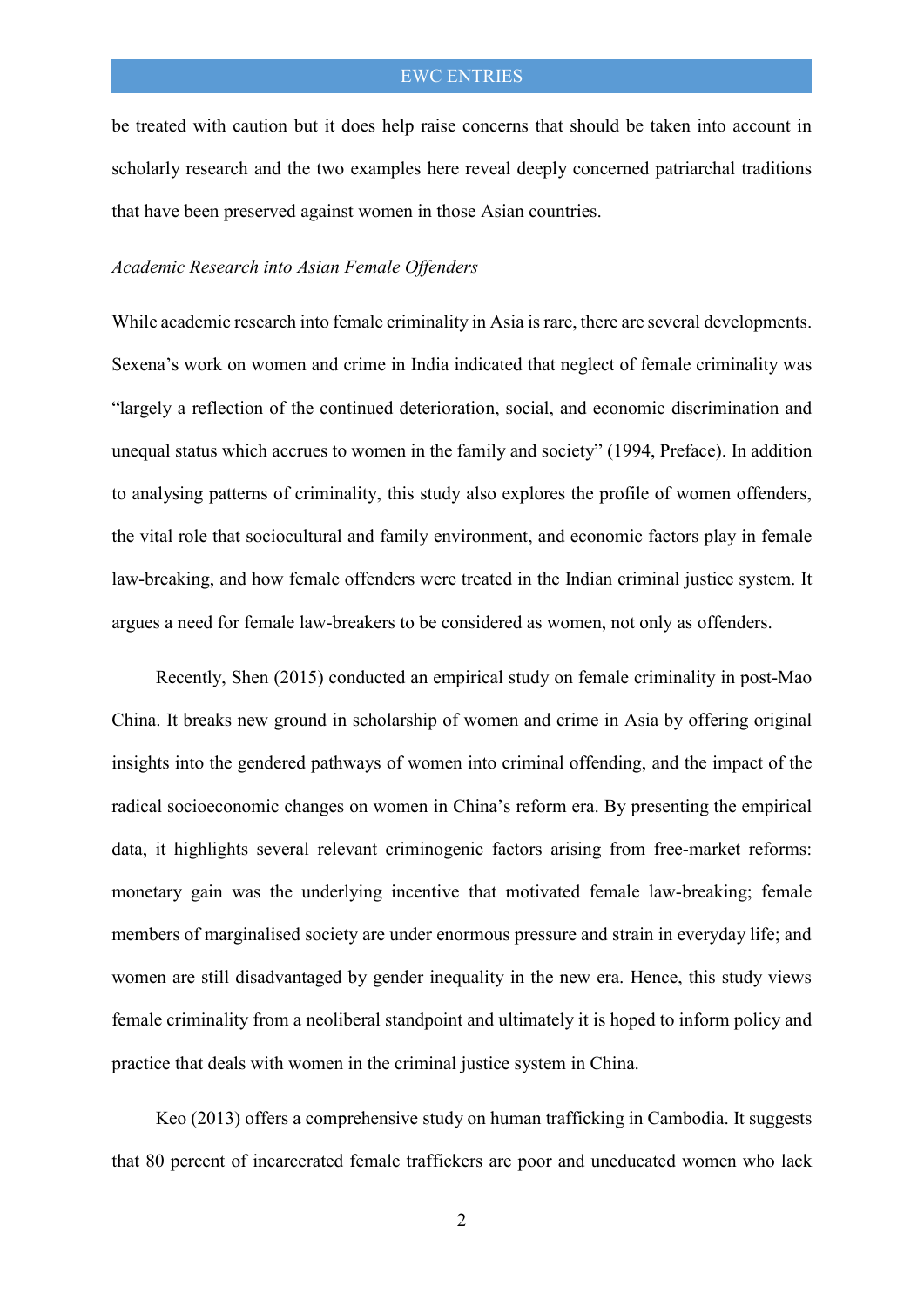# EWC ENTRIES

legitimate opportunities, their illicit activities are unsophisticated, and they earn very little from law-breaking. The Cambodian case challenges the popular depiction of female human traffickers and as part of its proposal for policy change in the country, the need for more opportunities for women to survive is addressed.

 Academic research has also been carried out to investigate the gendered nature of crime for women in Asia. For example, Yun, Kim and Morris (2014) examined gendered pathways into youth delinquency in South Korea. They find that while the dramatic transformation of the female role has changed the patriarchal tradition in the country women's emancipation is an incomplete process which shows a distinctive pattern including an increase in emphasising females' physical appearance. According to Lee (2012), overemphasis on female physical appearance has led to women's appearance-related stress, and female criminality in Korean society appears to be the outcome of the interplay of a variety of mental, relational, and cultural strains.

### *Concluding Notes*

"Asian female offenders" are not represented as a homogenous offender group. There are many differences among Asian female offenders in terms of nature and causes of offending, offender profile, and criminal justice treatment for women. There are also variations among women offenders within the same country. The examples here illustrate academic inquiries into women and crime in Asia. They together indicate the salience of placing female offending – crime and delinquency – into its socioeconomic and cultural contexts in which women offenders live, when seeking to make sense of it. All of these Asian countries have a patriarchal history, and all of them are undergoing the modernisation process and thus a social transition. Women are part of the radical sociocultural shifts and some – typically those of the disadvantaged social groups – may not be able to adapt to the fast changing environment, who may turn to crime.